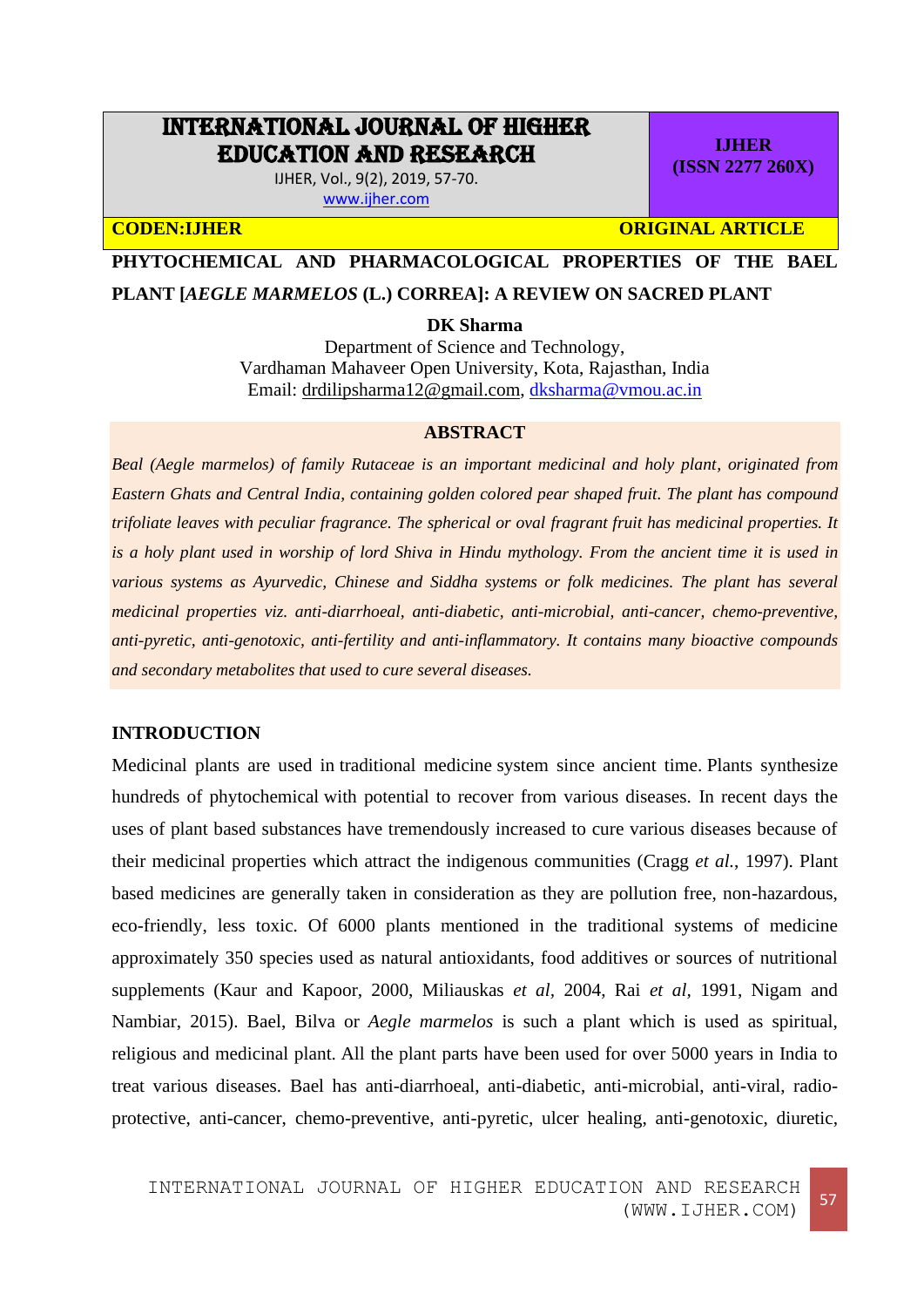anti-fertility and anti-inflammatory properties, effective against several major diseases including cancer, diabetes and cardiovascular diseases.

In this review, information on the phytochemical and pharmacological activities of *Aegle marmelos* of Rutaceae (citrus family) has been collected. Bael is a golden colored pear shaped fruit resembles golden apple (generic name *Aegle*), its specific name *marmelos* is derived from marmelosin contained in the fruit (Dheeba *et al,* 2010). It is monotypic genus of Rutaceae (Parmar and Kaushal, 1982) which is widely used as medicinal and nutraceutical plant for diabetes and oedema (Jain, 1968). According to Charaka (1500 B.C.) no drug has been longer or better known or appreciated by the inhabitants of India than the bael. Leaf extract of bael is also reported to regenerate damaged pancreatic S-cells in diabetic rats. It is as effective as insulin in the restoration of blood glucose and body weight to normal levels.

Leaves have various therapeutic effects of which anti-diabetic activity is important. The improving mechanism of hypoglycemic action of leaves is not clear. It may be the result of improvement in the functional status of beta cells or reversing the histological and ultrastructural changes in the pancreas and liver of rats with *streptozotocin*-induced diabetes (Das *et al,* 1996). To study the mechanism, Skimmianine and Anhydroaegeline can be used as markers to standardize the plant material with respect to its potential anti diabetic activity.

The leaves contain many bioactive compounds. The leaves of bael can be used as a food additive due to their typical flavor and nutrient contents. The compounds obtained from leaves have antimicrobial, antioxidant therapeutic potential and play an important role in drug development, food storage, health supplement and spa. Bael may be useful in the alleviation of damages caused due to aging and may thus increase life expectancy. As the nutraceutical information of bael is developing continuously, it suggests further pre-clinical and clinical studies to explore its utility and efficacy in treatment of chronic diseases.

**Key words:** Bael, antioxidant, anti-diabetic activity.

# **BOTANICAL DESCRIPTION**

Bael (*Aegle marmelos*) is a slow-growing and medium sized tree. It is up to 12-15 m tall with short trunk. The stem has thick, soft, flaking bark and spreading, spiny branches, lower ones drooping. Young suckers bear many stiff and straight spines. A clear, gummy sap exudes from wounded branches. Leaves (4-10 cm long, 2-5 cm wide) are alternate, trifoliate and aromatic. Leaves are with ovate or ovate-lanceolate leaflets, crenate, laterals sub-sessile and the terminal long petiole (1-2.5 inch long). When leaves are young and immature they are glossy and pinkishmaroon in colour. After maturation colour changes from green to shiny colour and emit a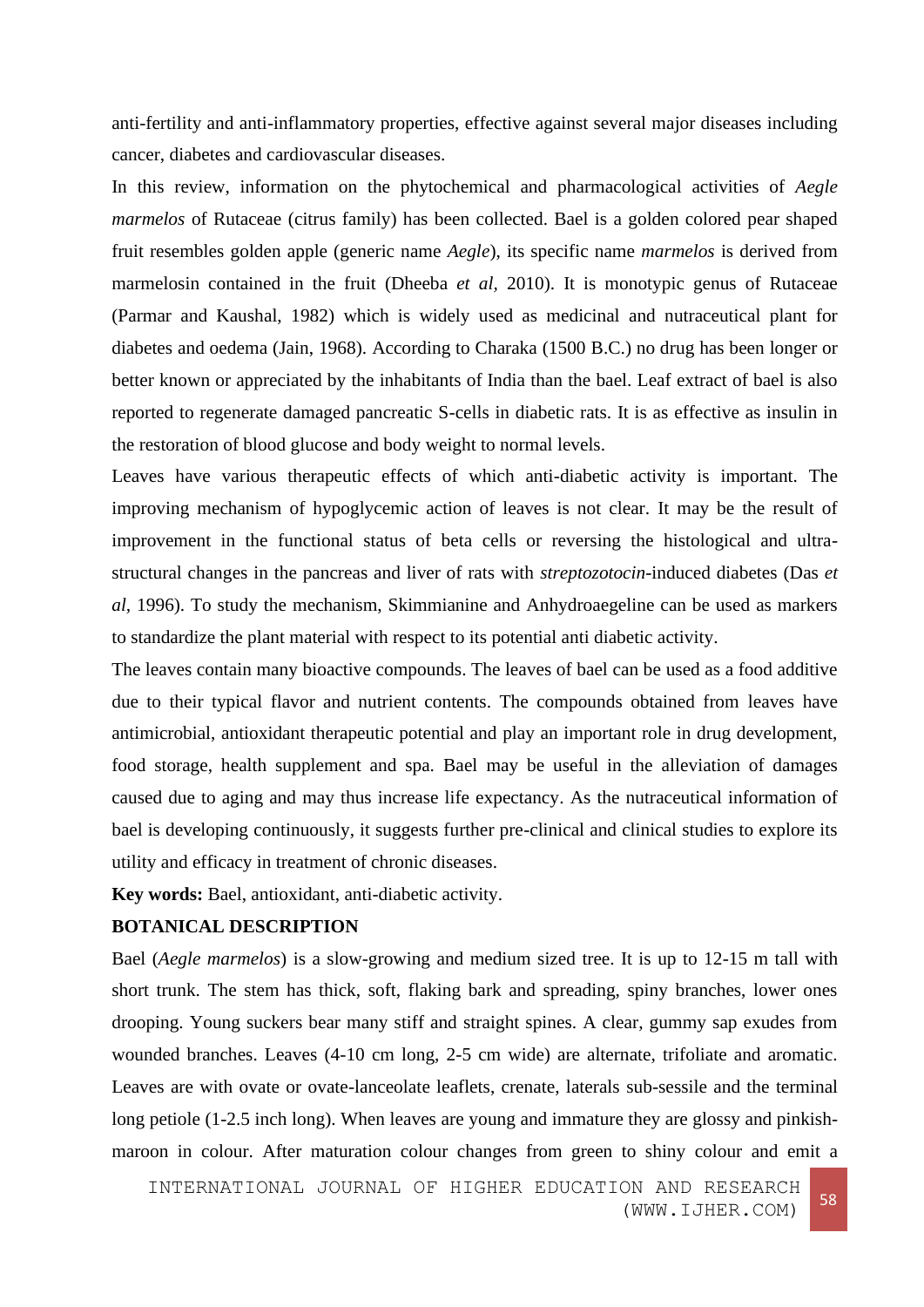disagreeable odor. One young branchlet contains fragrant flowers that are greenish white, found in clusters of 4 to 7 on axillary panicles. Flower has four recurved fleshy petals; green outside and yellowish inside, 50 or more greenish-yellow stamens are found within them. In India flowering occurs in April and May. After it the new leaves appear and fruits ripen in 10 to 11 months from bloom (Orwa *et al*, 2009, Bramhachari and Reddy, 2010). Fruit is globose or round or pyriform or oval to oblong upto 5-20 cm. It is woody berry with golden yellow rind when ripe. The fruit may have a thin, hard, woody shell or more or less soft rind. The fruit is gray-green until fully ripe. Inside the fruit have a hard central core and 8 to 20 faintly defined triangular segments, dark-orange walls. It is filled with aromatic, pale-orange, pasty, sweet, resinous, more or less astringent pulp. Sometimes the skin of the fruit is so hard it must be cracked open with a hammer. The fruit contains numerous densely covered seeds with fibrous hairs that are embedded in a thick, gluey, unpleasant aromatic pulp. It is eaten fresh or dried. The juice is used as a drink similar to lemonade and it is also used in making Sharbat. Each seed enclosed in a sack of adhesive, transparent mucilage that solidifies on drying (Lambole *et al*, 2010, Kurian, 1992. The fruit has aromatic, minute oil glands (Fig. 1A-D).

#### **ORIGIN AND DISTRIBUTION**

It is grown all over the country especially in the premises of temples and houses. The *A. marmelos* has its origin from Eastern Ghats and Central India. It has a native range from India and exotic range from Bangladesh, Egypt, Malaysia, Myanmar, Pakistan, Sri Lanka and Thailand. The plant grows wildly in dry forests on hills and plains of central and southern India and Burma, Pakistan and Bangladesh. In India, it is found growing wildly in Sub-Himalayan tracts from Jhelum eastwards to West Bengal, in central and south India. It grows along foothills of Himalayas, Bihar, Chhattisgarh, Uttaranchal, Jharkhand, Gujarat, Madhya Pradesh and Rajasthan. It is also grown at some places in Surinam and Trinidad (Sharma and Dubey, 2005, Sukhdev, 1975). The bael plant is tolerant of water logging, drought, and temperature fluctuations (from 7°C to 48°C). A pronounced dry season is required to give fruit in early summer. In northern India bael plant grows up to an altitude of 1,200 m where the temperature rises to  $48^{\circ}$ C or more in the shade in summer and falls to -6.67 $^{\circ}$ C in the winter and prolonged droughts occur. Where there is no long, dry season plant will not fruit. In India, it grows where other fruit trees cannot survive (Daniel, 2006). Bael is a subtropical species. It is grown best on rich well drained soil. Swampy, alkaline or stony soils are best for their growth and the optimum pH ranges from 5-8 for them.

# **VERNACULAR NAMES**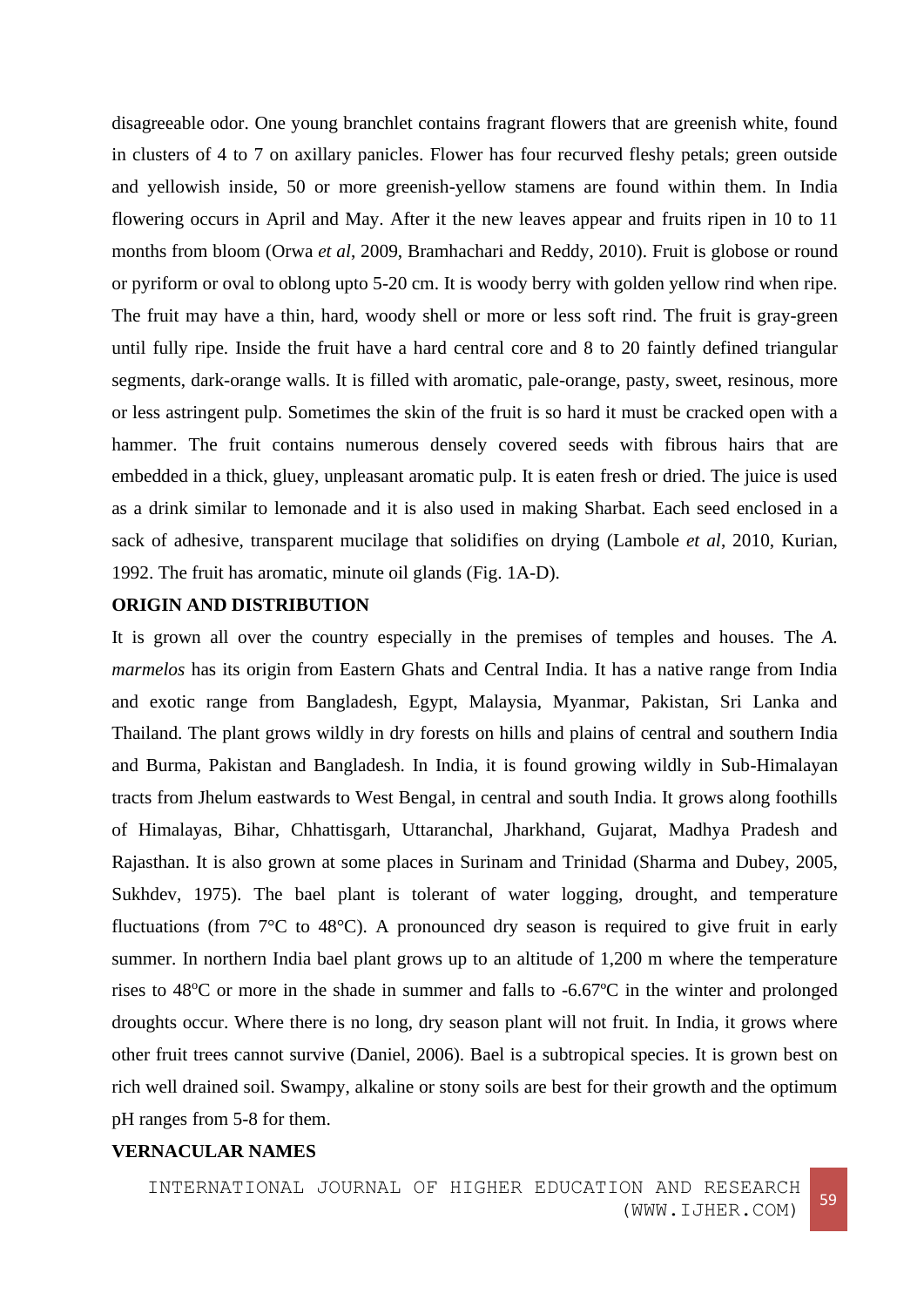Bael (*Aegle mamelos*) is known by different names in different languages *viz. Aegle mamelos* (L.) Corr. Serr. (Latin), baelputri, bela, sirphal, siri-phal (old hindi), kooralam (hindi), wood apple, stone apple, bael fruit, Indian bael, holy fruit, golden apple, elephant apple, Bengal quince, Indian quince (English), Mbau Nau, Trai Mam (Vietnamese); Bel, Gudu (Nepali); Toum Lao (Sino-Tibetan) Bnau Khmer Modjo (Javanese); Oranger du Malabar, cognassier du Bengale, belindien (French); Ohshit, opesheeet (Burmese); Mojo tree, majabatuh, maja) (Indonesian); bnau (Khmer); Pokok Maja Batu, bilak, bel, bila, majapahit (Malay); Mapin, Matum, Tum (Thai); Shreephal, Bilva, Bilwa (Sanskrit); Bel, Shreefal (Bengali); Kaveeth (Marathi); VilvaMaram, VilvaPazham (Tamil); Maredu (Telugu); Bel (Urdu); Billi (Gujarati); Belo (Orissa); German (Belbaum, Schleimapfelbaum, Baelbaum) and Portuguese (marmelos).

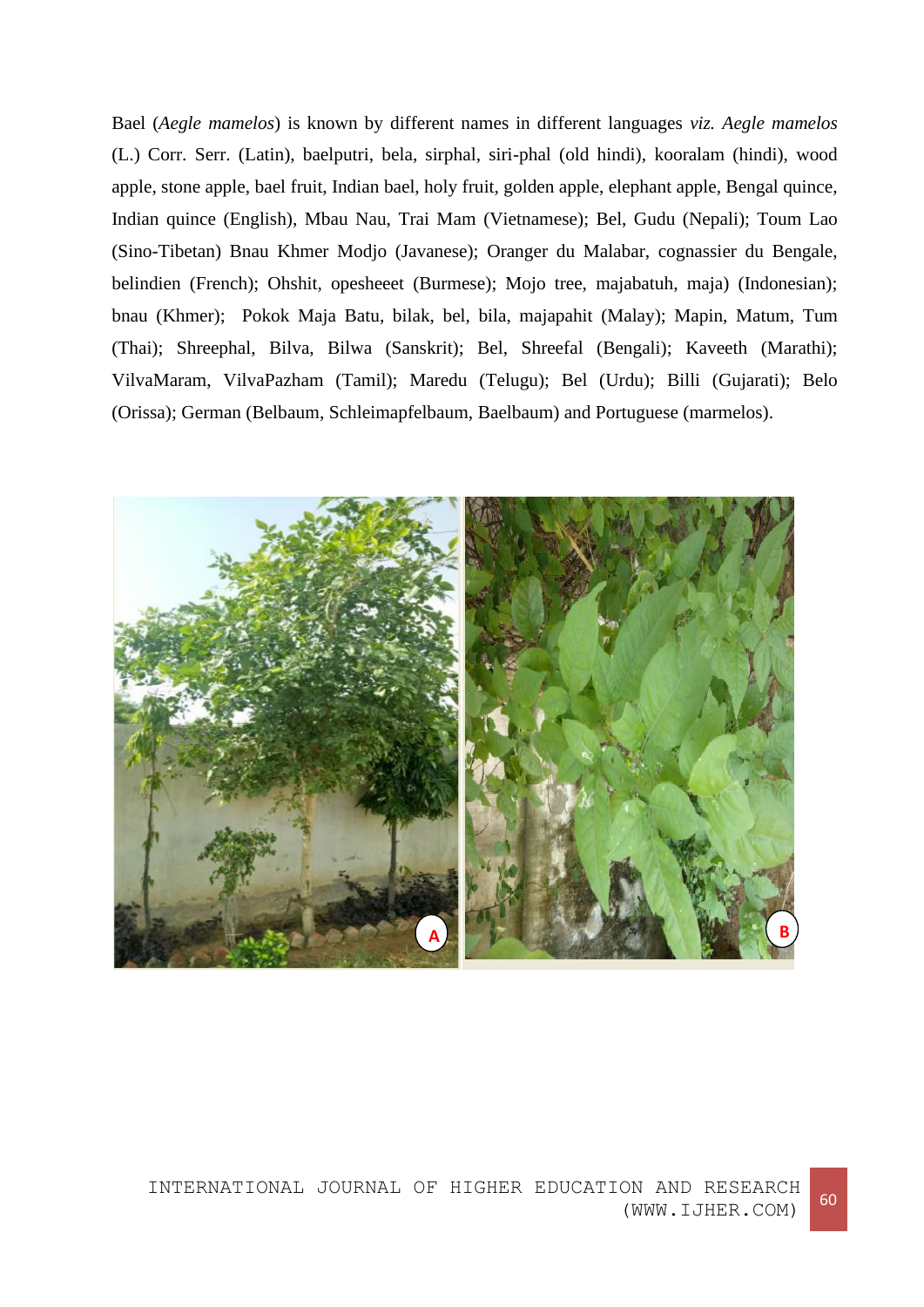

Fig 1. (A) Plant of *Aegle marmelos*, (B) leaves of plant, (C) trifoliate leaf, (D) leaves on branches

# **NUTRITIONAL VALUE**

The fruit can be eaten fresh or dried. The leaves are eaten as salad in many Asian countries. The young shoots and leaves are used as vegetable in Thailand. They are also used as seasonal food in Indonesia. They are helpful in reduction of appetite (Rajasekaran and Meignanam, 2008). In Indonesia, pulp of fruit is used with palm sugar eaten in breakfast. In India, seeded pulp of bael beating with milk and sugar makes sherbet. It can also be used as a beverage made by combining fruit pulp with tamarind. Bael fruit jam is prepared by fruit pulp mixed with citric acid. Toffee is also prepared by combining the fruit pulp with sugar, glucose, skim milk powder and hydrogenated fat. The leaf powder has approximately 10.3g ash, 0.14μg zinc, 2.67μg iron and 1.73μg of chromium (Morton, 1987; Singh*et al,* 2012). Per 100 g of fresh bael fruit contains 54.96-61.5 g water, 1.8-2.62 g protein, 0.2-0.39 g fat, 28.11-31.8 g carbohydrate, 1.04-1.7 g ash, 55 mg carotene, 0.13 mg thiamine, 1.19 mg riboflavin, 1.1 mg niacin, 8-60 mg abscisic acid and 2.11 mg tartaric acid.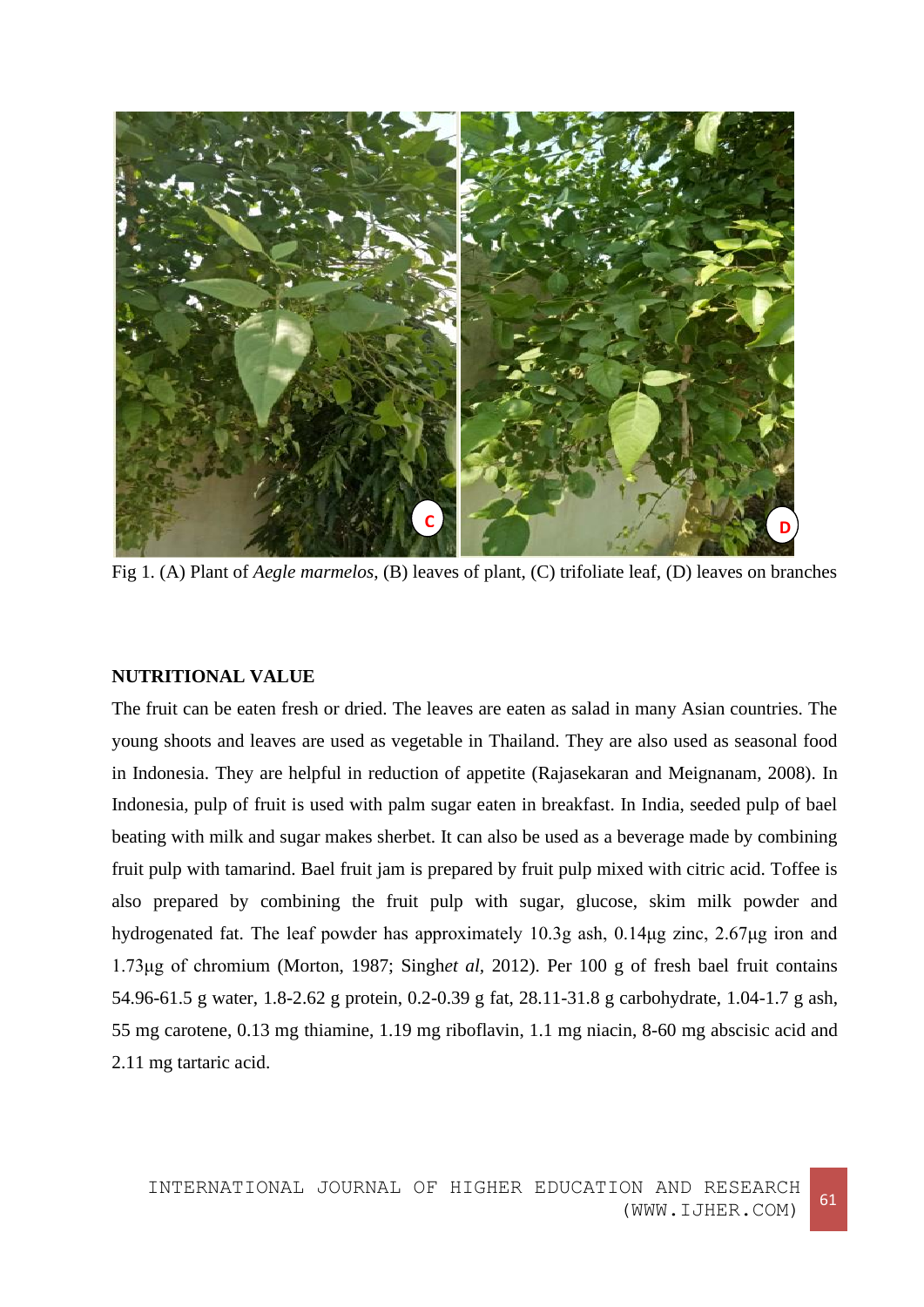#### **MEDICINAL USES**

In Ayurvedic (like *dasamoola*) medicines all plant parts of Bael is used in various forms for curing diabetes, leprosy etc. Its bark is used to cure intestinal disorders and leaves are used to treat hypoglycemic patients due to an alkaloid rutacin present in it. Leaves and fruits are used to treat diarrhea and dysentery. Bael is a rich source of carbohydrate, protein, fat, fiber, minerals and vitamin B and C. Fruit pulp is used to cure mouth ulcers and it is also used in preparing the shampoo. It is used as cooling agent due to richest natural source of riboflavin (1191 units/ 100 g). The rind of bael fruit is used for tanning and dyeing. The aromatic wood is used to make pestles in oil and sugar mills or agricultural implements (Rajarajan, 1997).

# **BAELAND INDIAN MYTHOLOGY**

In many legends, stories and myths the leaflets of this tree are given to devotees as prasadam in Shiva temples and as Tulsi in Vishnu temples. Leaves are offered to Shiva and Parvathi since ancient time (Rajasekaran and Meignanam, 2008). It is a religious tree worshiped in Shiva and Vishnu temples. It is considered as embodiment of Lord Shiva and religious tree in Hinduism with spiritual powers. Its trifoliate leaves symbolize the Thrimurthies (Brahma, Vishnu and Shiva). Its pear shaped leaflets resemble Thrisoola (weapon of Lord *Shiva*).

Baelis a medical plant, which is an ancient plant or treatise in Sanskrit, Charak Samhita, Ayurvedic and Siddha systems or folk medicines to treat variety of ailments. In Ayurveda, bael is termed as tridoshhar (remedy for three disturbances; bile, wind and phlegm). The tree is also worshiped to the Jains community. The 23rd Tirthankara, Bhagwan Parasnath ji enlightened under a Bael tree (Ariharan and Nagendra Prasad, 2013). In '*Baelsharbat*' fruit pulp mixed with sugar, water and tamarind juice which is used to cure stomach and intestinal disorders.

#### **AGRO-TECHNOLOGY**

Bael grows well in humid tropical and subtropical climate. It grows in wide range of soils i.e. from sandy loam to clay loam. Twelve varieties are cultivated for their fruits in Northern India. *Kacha, Ettawa, Seven Large, Mirsapuri* and *Deo Reo Large* are the varieties used especially for 'Sharbat'. The plant is commonly propagated by seeds but sometimes root cuttings are also used for the same. The pulp is removed, and then dried in sun and fresh seeds extracted from ripe fruits. To improve seed germination, seeds are first soaked in water for 6 hours and then sown on seed beds which are covered with rotten straw. Seeds germinate within 15-20 days. The flowers are aromatic and having pleasant odour. The fruits slowly develop into mature fruits. Fruiting in Bael is seen from October-March.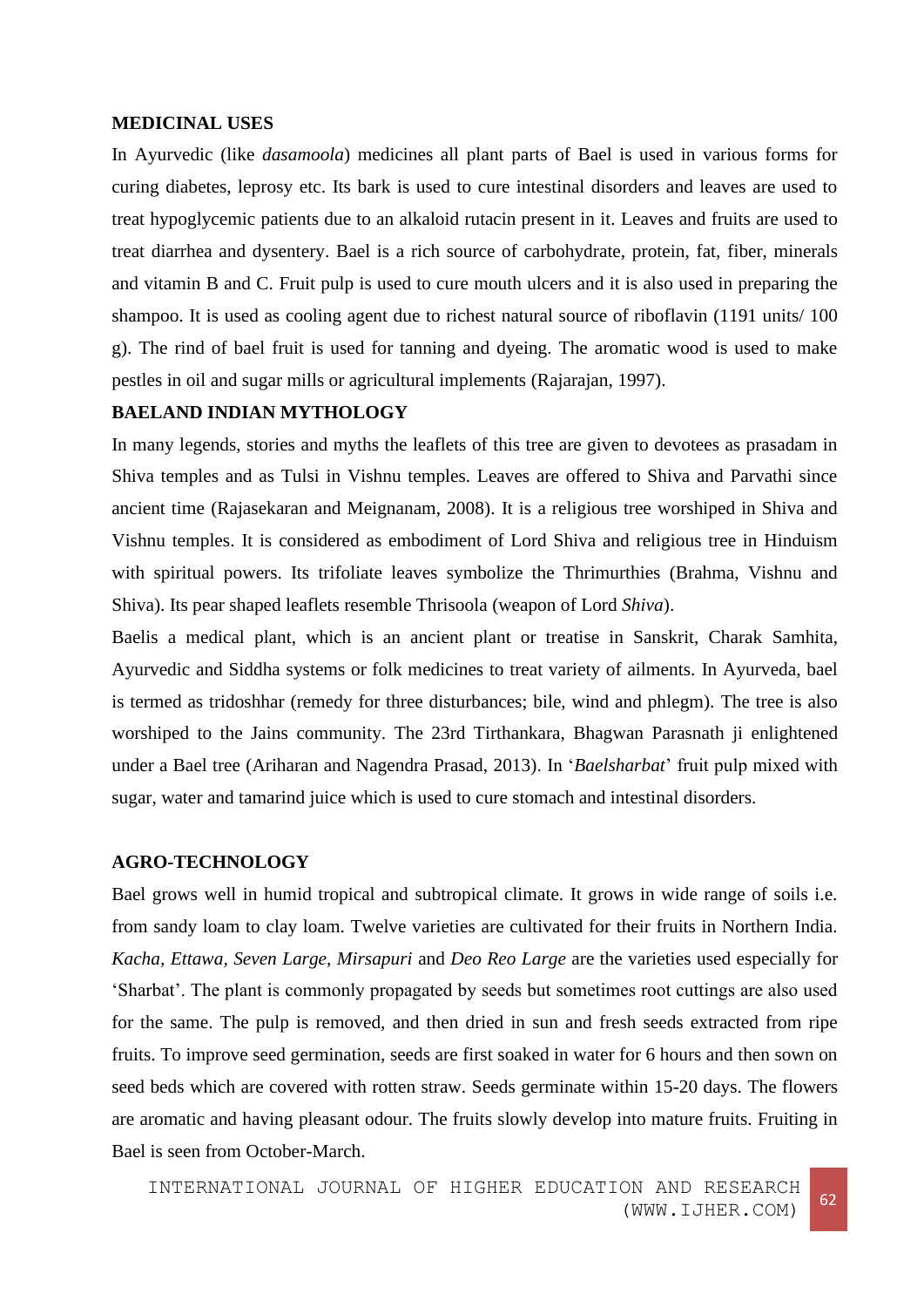Bael tree generally bears 200-400 fruits, each weighing 1-2 kg. Roots are collected from mature trees at age of 10 years or more. Roots with its attached wood are marketed, for this purpose tree is cut down about 1m from the ground and then underground roots dug out carefully (Rajarajan, 1997).

# **PHYTOCHEMICAL AND THEIR BIOLOGICAL ACTIVITIES**

Bael contains a number of chemical compounds such as coumarins, alkaloids, sterols and essential oils. Roots and fruits of bael contain coumarins such as scopoletin, scoparone, umbelliferone, marmesin and skimmin. Fruits of bael contain xanthotoxol, imperatorin and alloimperatorin. Fruit also contain alkaloids like aegeline and marmeline, b- sitosterol and its glycoside. Stem barks and roots contain a coumarin named as aegelinol. Bael roots contain xanthotoxin, psoralen, 6,7-dimethoxy coumarin, mermin, tembamide and skimmianine. Bael leaves contain the alkaloids- N-2-ethoxy-2 (4-methoxy phenyl) ethyl cinnamide, O-(3,3-dimethyl allyl)-halfordinol, N-2-methoxy-2-(4-3',3'-dimethyl allyloxy) phenyl] ethyl cinnamide, N-2 hydroxy-2-[4-(3',3'-dimethyl allyloxy) phenyl] ethyl cinnamide, N-4-methoxy sterylcinnamide, N- 2- [4-(3',3'-dimethyl allyloxy) phenyl] ethyl cinnamide and N-2-hydroxy-2-(4- hydroxy phenyl) ethyl cinnamide, Mermesinin, rutin and b-sitosterol - b-D-glucoside (Nigam and Nambiar, 2015).

Flavone, Lupeol, Eugenol, Marmeline, Citronellal, Cineol, citral, Glycoside, Skimmianine, Aeglin, Rutin, γ-sitosterol, β-sitosterol, O-isopentenyl, Halfordiol, Cumin aldehyde phenylethylcinnamamides, Eugenol and Marmesin in are found in the leaves of plant. In the fruit Aurapten, Psoralen, Marmelide, Marmelosin, Luvangetin and Tannin Bark of bael contains Fagarine and Marmin are found as good medicinal compound. The Seed is rich in Essential oil-D-limonene, A-D-phellandrene, Cineol, Citronellal, Citral, P-cyrnene, Cumin aldehyde (Hafiz Hasan, 2017).

The leaves of plant contained aegelin, lupeol, rutin, marmesinin, γ-sitosterol, β- sitosterol, flavone, glycoside, *O-*isopentenylhalfordiol, marmeline and phenylethylcinnamamides (Narayan and Yadav, 2009). The four alkaloids comprise the largest single class of secondary plant substances as from dry leaves (Govindachari and Premila, 1983; Brijesh *et al,* 2009). A series of phenylethylcinnamides new compounds named anhydromarmeline, aegelinosides A and B have been isolated from leaves of which α-glucosidase inhibitors are important in diabetes mellitus (Phuwapraisirisan *et al,* 2008; Sharma *et al,* 1981). In fresh leaves a rare alkaloid, shahidine is isolated which is moisture-sensitive, parent compound of aegeline and other amides. It showed activity against a few Gram-positive bacteria (Pattnaik *et al,* 1996).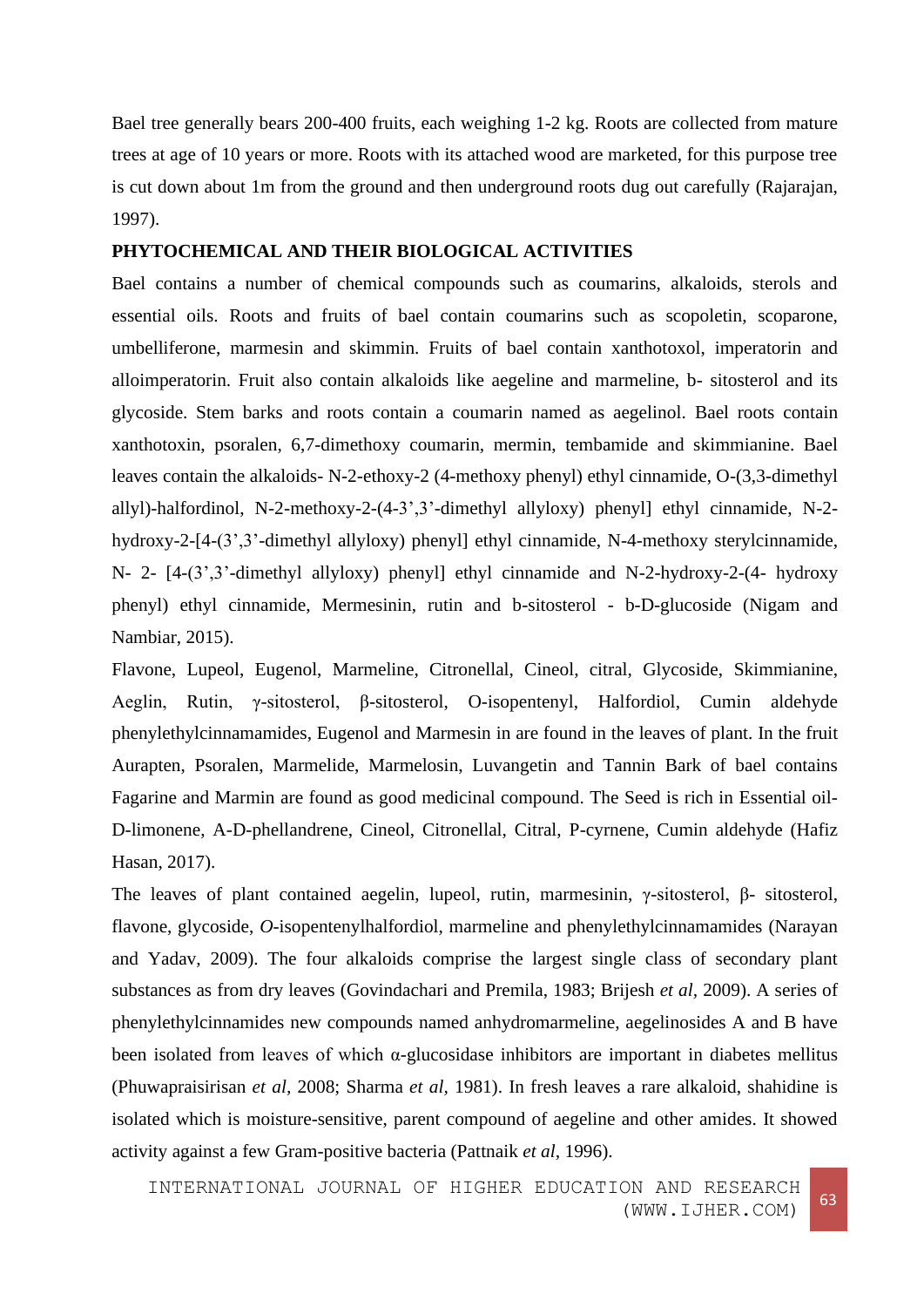Phenylpropanoids are naturally occurring phenolic compounds as hydroxycoumarins, phenylpropenes and lignans. Coumarin is the most widespread parent compound. Marmesin found in leaves and constituent of heartwood and root (Kurian, 1992). Aegelenine is found in leaves (Chatterjee and Majumder, 1971, Chatterjee and Roy, 1957). Aegeline consumed as a dietary supplement (Lanjhiyana*et al,* 2012). Oil is yielded from fresh leaves by distillation which is yellowish-green with a peculiar aromatic odour. Marmenol, a new 7-geranyloxycoumarin was isolated from the leaves of methanolic extract of *A. marmelos* (Ali and Pervez, 2004). Terpenoids as α-Phellandrene (56%) and p-cymene (17%) were reported from leaf oil (Baslas and Deshpandey, 1951).  $\alpha$ -Phellandrene was found to be the common constituent of the essential oil of leaves, twigs and fruits (Bauer *et al,* 1986; Karaway *et al,* 1980). Compound p-Menth-1 en-3,5-diol, limonene (82.4%) and γ-Sitosterol reported as the main constituent of leaves (Garg*et al,* 1995; Kaur *et al,* 2006; Chakravarti and Dasgupta, 1958). Tannins in leaves found as skimmianine (4,7,8-trimethoxyfuro-quinoline) (Daniel, 2006).

Flavonoids are mainly found as rutin, flavone, flavan-3-ols, flavone glycosides. It has been reported that bael contains highest alkaloids (1.08%), tannins (15.26%), flavonoid (0.98%) and saponins (2.62%) in leaves as compared with other plants (Dhandapani and Sabna, 2008). The GC-MS analysis has also been done in bael and it revealed many bioactive compounds like flavonoids, alcohols, aldehydes, aromatic compounds, fatty acid methyl esters, terpenoids, phenolics, and steroids that can be postulated for antibacterial activity (Mujeeb*et al,* 2014).

Seed oil is bitter in taste and contains palmitic acid (15.6%), stearic acid (8.3%), linoleic acid (28.7%) and linolenic acid (7.6%) while seed residue contains about 70% proteins (Sivaraj*et al,* 2011).Praealtin-D, betulinic acid, *N*-p-*cis*- & *trans-*coumaroyltyramine, montanine, *trans*cinnamic acid, valencic acid, 4-methoxybenzoic acid and rutaretinyielded from the leaves of methanolic extract of plant (Ali and Pervez, 2004). Rutin, flavan-3-ols, anthrocyanins, lecucanthrocyanins, flavone glycosides and tannins isolated from the leaves (Sharma*et al,* 1981).

## **PHARMACOLOGICAL PROPERTIES**

Root, bark, leaves and fruits of the plant are hypoglycemic, astringent, febrifuge, antidiarrhoeal and antivenin. Leaf is anti-inflammatory, expectorant, anti-catarrhal, anti-asthamatic, antiulcerous and ophthalmic. Unripe fruit is stomachic and demulcent. The mature fruit has cardiotonic, restorative, laxative, antitubercular, antigonorrhoeal, antidysenteric and antiscorbutic properties. Seed is anthelmintic and antimicrobial, flower is emetic (Ankita *et al,* 2018).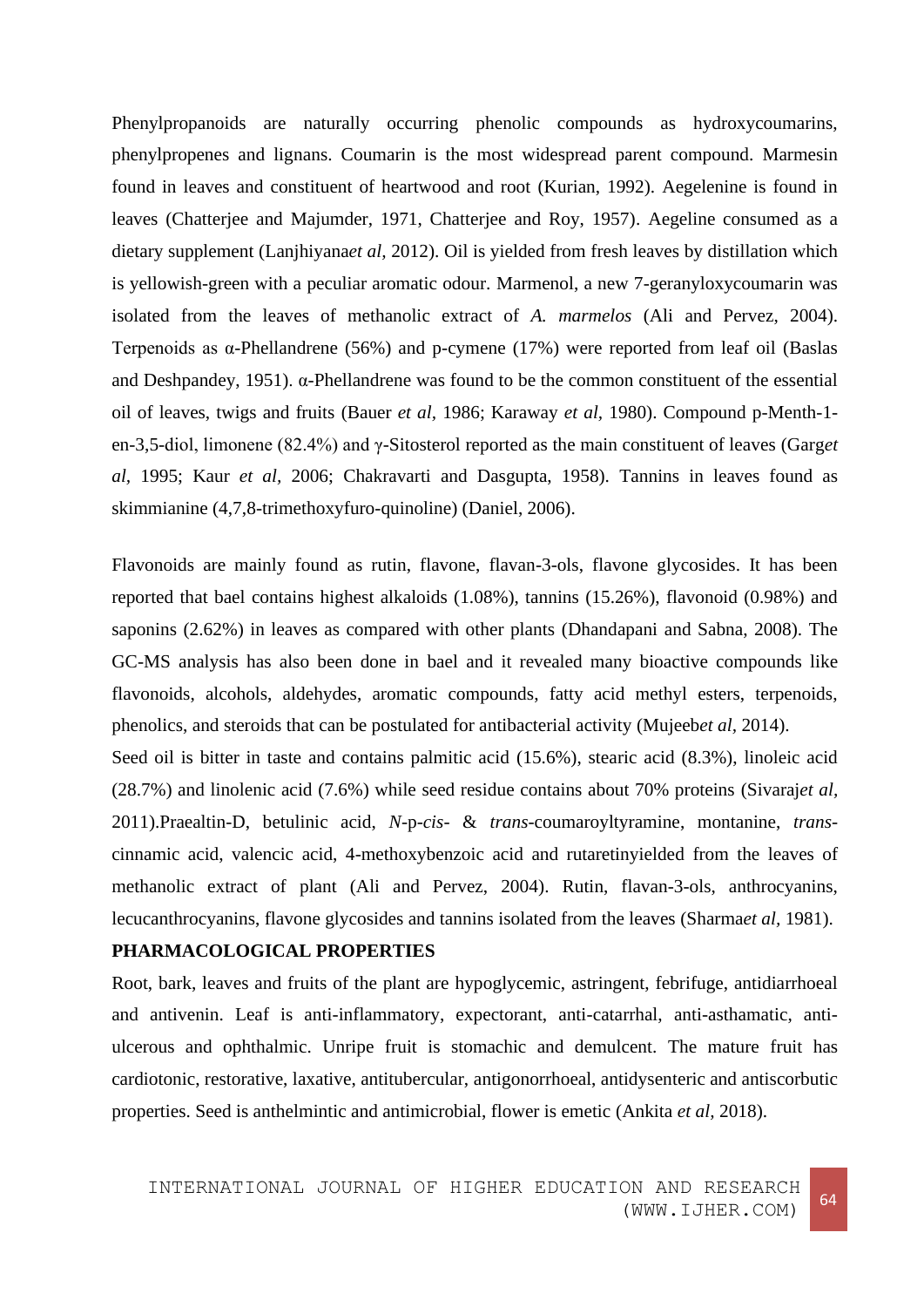The fresh cut wood is gray-white, hard and strongly aromatic. The wood is not durable so used in carts, construction, carving, small-scale turnery, tool and knife handles, pestles and combs by taking a fine polish. The leaves and twigs are lopped for fodder. The gum enveloping the seeds is most abundant in wild unripe fruits. The gum is used as household glue as adhesive by jewelers or resorted as a soap-substitute. Gum is mixed with lime plaster for waterproofing walls; artists add it in watercolors or applied as a protective coating on paintings.

In pulp of wild fruits approx. 9% tannin is occurred as compared to cultivated types. The rind contains up to 20% tannin; unripe fruit used in tanning and yields a yellow dye for calico and silk fabrics. Tannin is also present in the leaves.The essential oil of the leaves contains d-limonene. The limonene-rich oil is distilled from the rind which is used for scenting hair oil.

The leaves are said to cause abortion and sterility in women shows poisonous property of plant. As a fish poison plant bark is used. Leaf extract has insecticidal activity against *Nilaparvata lugens* (brown plant hopper) on rice plant in Asia.

Decoction of the unripe fruit with fennel and ginger is prescribed in hemorrhoids. Psoralen in the pulp increases tolerance of sunlight and aids in the maintaining of normal skin color and employed in the treatment of leucoderma. Marmelosin derived from fruit pulp is laxative and diuretic but in large doses it lowers the rate of respiration, depresses heart action and causes sleepiness. The young fruits (tender) sliced, sun-dried and sold in local markets. They are much exported to Malaysia and Europe. In India, in summer days due to its astringic property the unripe wild fruits are prized by means of halting diarrhea and dysentery. The hard shell of fruits fashioned into pill- and snuff boxes or decorated with gold and silver. The tree can grow well in minimum of fertilizer and irrigation without any specific requirements. Plant may yield 200 to 800 fruits in a season depending upon cultivar and environmental conditions. The spacing in orchards is 6-9 m between plants (Lambole *et al,* 2010).

Baelextract effectively reduced the oxidative stress induced by alloxan and reduction in blood sugar. There was a significant decrease in lipid peroxidation, conjugated diene and hydroperoxide levels in serum as well as in liver induced by alloxan (Singh *et al,* 2000). In a study the hypoglycaemic and antioxidant activity of leaf extract by analyzing the glucose, urea and GST (glutathione-S-transferase) levels in plasma and GSH (glutathione) and MDA (malondialdehyde) levels in erythrocytes of alloxan induced diabetic rats (Upadhya *et al,* 2004). Leaf extract administration has been noticed in returning the diabetic male albino rats to normal level suggesting its antidiabetic potential. Eugenol and marmesinin may be responsible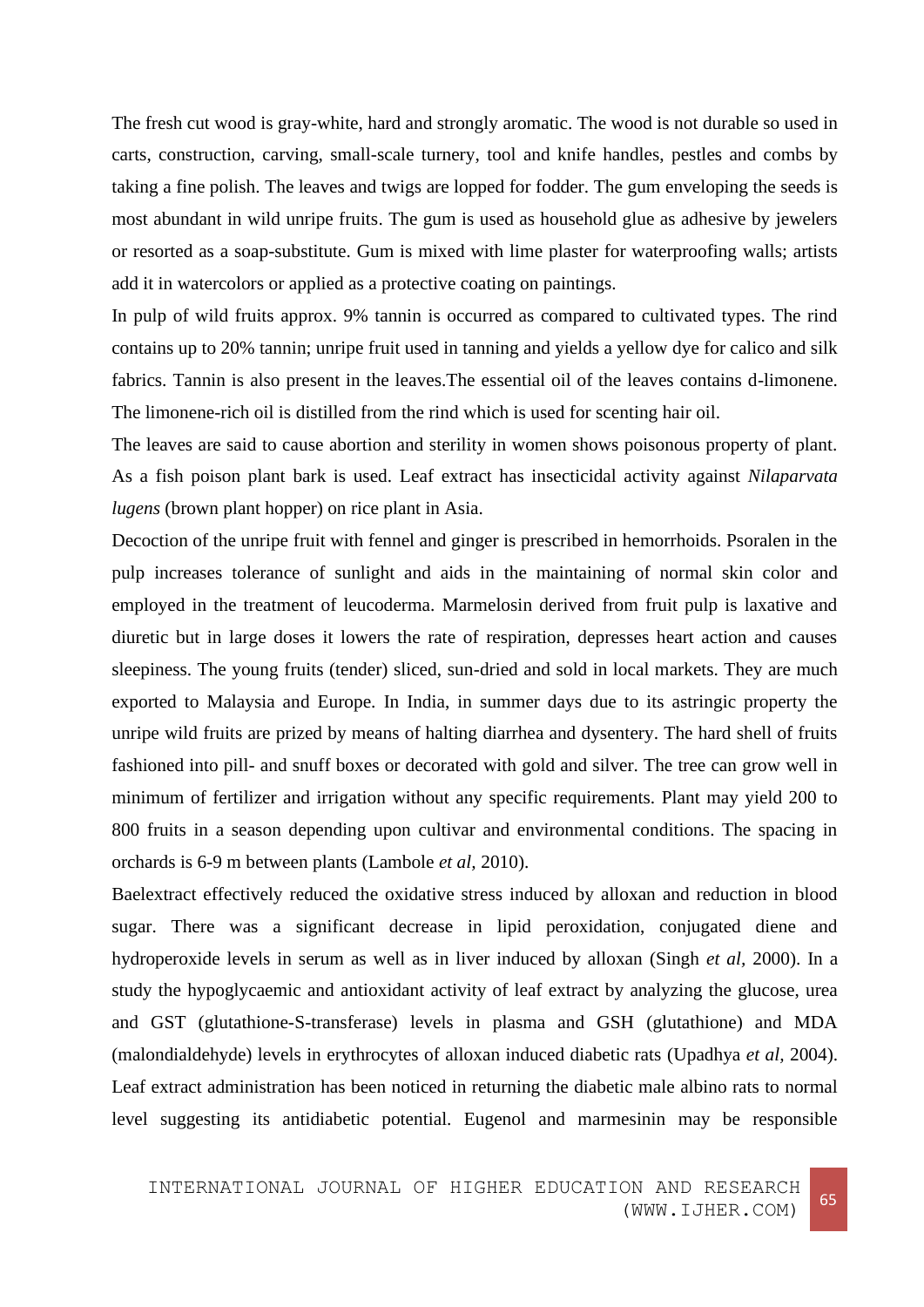antioxidant activity due to their independent activity against oxidative stress (Nagashima, 1989; Ogata *et al*, 2000).

In vitro antioxidant activity of the methanolic extract of leaf was studied using standard methods like DPPH scavenging activity,  $H_2O_2$  scavenging activity, and ferrous reducing power and found that it has good antioxidant activity and potential inhibitor of free radicals (Siddique and Mujeeb, 2010). The leaves screened for phytochemicals, antioxidant (DPPH) and polyphenol content (Folin-ciocalteu assay) using a series of solvents found that methanol and water extract of leaves are rich in ascorbic acid, glutathione, flavonoids, saponins, reducing sugars, turpenoids and polyphenols.

Extract of leaves, root and stem bark of bael has greater amount of phenolic compounds which leads to more powerful radical scavenging effect as shown by methanolic extract of leaves (Bhalla *et al,* 2012). The leaf extract has anti-diabetic properties on liver of *Streptozotocin* diabetic rats and found effective as insulin in restoring of blood glucose and body weight to normal levels (Seema *et al,* 1996; Rao *et al,* 1995; Ponnachan *et al,* 1993).

In a study, antioxidant and anti-plasmodial activities of *Curcuma longa* and *Aegle marmelos* on malaria infected mice (*In vitro* and *In vivo)* were studied using DPPH free radical scavenging activity and reported that bael exhibited higher antioxidant activity and polyphenol content than *Curcuma longa* (Kettawan *et al,* 2012)*.* Ethanol extract of bael has higher antioxidant activity values of 46.08%, 50.56% and 54.32% at of 5, 10 and 15mg/ml concentration respectively (Sathya *et al,* 2013). In Ayurvedic system it is for the treatment of diabetes mellitus (Saxena and Vikram, 2004). Aqueous leaf extract of bael have anti hypoglycemic activity or found to inhibit primarily the uptake of glucose across rat inverted gut sacs (Therasa *et al,* 2009).

# **REFERENCES**

- Ali, M.S. and Pervez, M.K. 2004. Analgesic properties of the leaves of *Aegle marmelos*. *Journal of Ethanopharmacology*. 96(1-2), 159-163.
- Ankita, S., Champawat, P.S., Mudgal, V.D., Jain, S.K. and Jain, S.C. 2018. A review: Food, medicinal and nutraceutical properties of bael fruit (*Aegle marmelos*). *International Journal of Chemical Studies.* 6(3), 2927-2931.
- Ariharan, V.N. and Nagendra Prasad P. 2013. Mahavilva-a sacred tree with immense medicinal secrets: a mini review, Rasayan J Chemistry. 6 (4), 342- 352.
- Baslas, K.K. and Deshpandey, S.S. 1951. Edible Medicinal and Non-Medicinal Plants. *Fruits J Indian Chem Soc.* 28 (4), 19-22.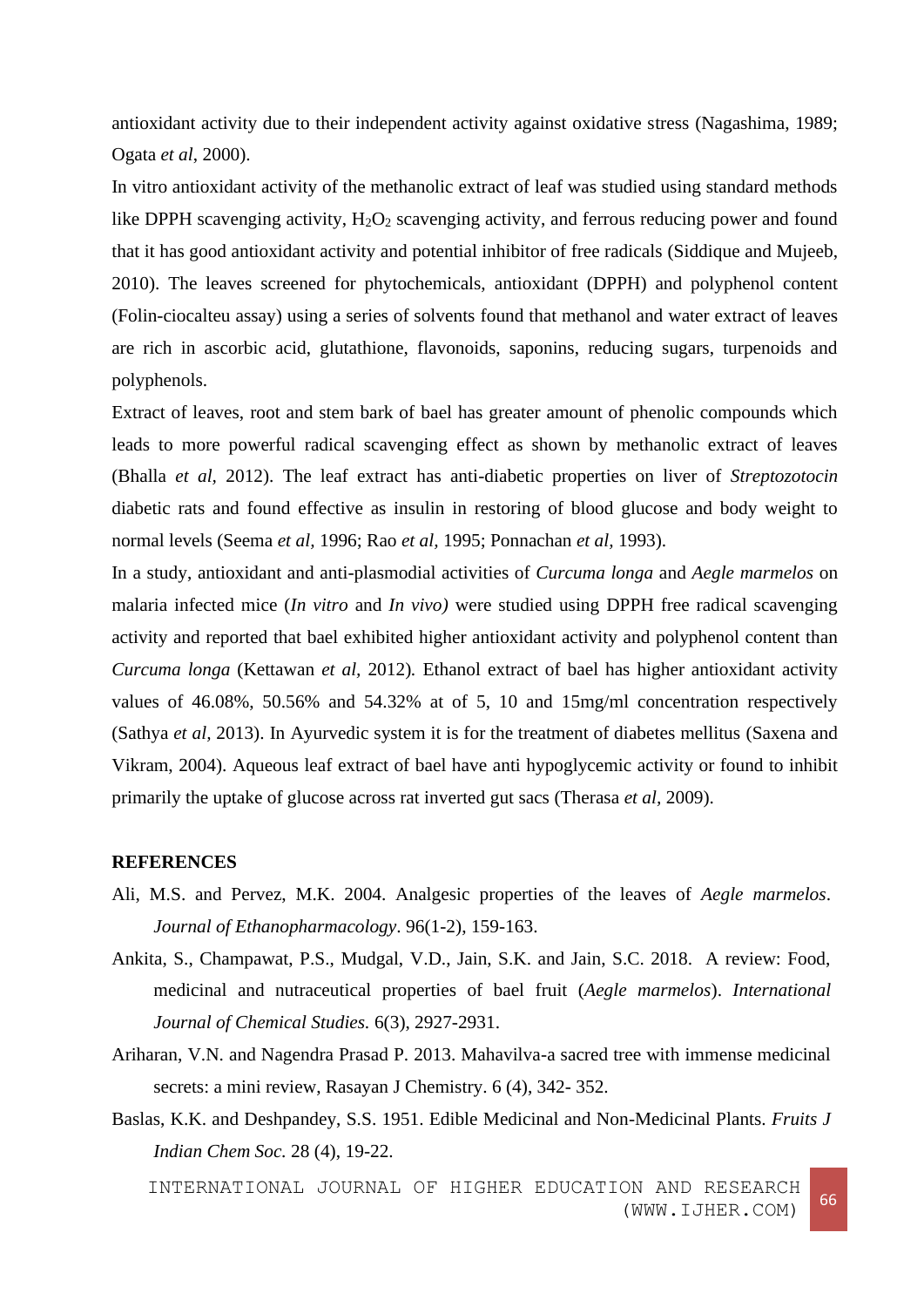- Bauer, A.W., Kirby, M.D.K., Sherris, J.C. and Trick, M. 1986. Antibiotic suspectibility testing by standard single disc diffusion method of *Aegl emarmelos*. *J. clinical pathol*. 45,493- 496.
- Bhalla, S., Verma, M. and Rawal, S. 2012. *In vitro* Antioxidant Activity of the Methanolic extract of *Aeglemarmelos*Leaf. *International Journal of Natural Product Science.* Spl Issue1,185.
- Bramhachari, P.V. and Reddy, Y.K. 2010. Phytochemical examination, Antioxidant and radical scavenging activity of *Aegle marmelos*(L.) Correa extracts. *Journal of Pharm Res.* 3(12), 3023-3025.
- Brijesh, S., Daswani, P., Tetali, P., Antia, N. and Birdi, T. 2009. Studies on the antidiarrhoeal activity of *Aeglemarmelos*unripe fruit: Validating its traditional usage. *[BMC Complement](https://www.ncbi.nlm.nih.gov/pmc/articles/PMC2788518/)  [Altern Med.](https://www.ncbi.nlm.nih.gov/pmc/articles/PMC2788518/)* 9 (47), 1-12.
- Chakravarti, R.N. and Dasgupta, B. 1958. γ-Sitosterol from the leaves of *Aeglemarmelos*Correa. *J. Proc. Inst. Chem.* 30,208.
- Chatterjee, A. and Majumder, R. (1971). Shahidine, a novel and highly labileoxazoline from *AegleMarmelos*. *Indian J. Chem.* 9, 763-766
- Chatterjee, A. and Roy, S.K. 1957. Agelenine, a new alkaloid of leaves of *Aegle marmelos. Sci. Cult.* 23, 106-107.
- Cragg, G.M., Newman, D.J. and Snader, K.M. 1997. Drugs used in orthodox medicine. *[Journal](https://www.ncbi.nlm.nih.gov/pubmed/9014353)  [of Nat Prod.](https://www.ncbi.nlm.nih.gov/pubmed/9014353)* 60(1), 52-60.
- Daniel, M. 2006. Medicinal plants-chemistry and properties of medicinal plants. IBH publication; p 147.
- Das, A.V, Padayatti, P.S. and Paulose, C.S. 1996. Effect of leaf extract of *Aegle marmelos* (L.) Correa Roxb on histological and ultra-structural changes in tissues of streptozotocin induced diabetic rats. *Indian J. Exp. Biol.* 34(4), 341-5.
- Dhandapani, R. and Sabna, B. 2008. Phytochemical constituents of some medicinal plants. *AncSci Life*. 27(4), 1-8.
- Dheeba, B., Sampathkumar, P., SathiyaPriya, R.R. and Kannan M. 2010. Phytochemical studies and evaluation of antioxidant potential of various extracts of *Aeglemarmelos*bark.*Pharmacologyonline.* 3, 831-839.
- Garg S.N, Siddiqui M.S. and Agarwal S.K. 1995. p-Menth-1-en-3-β-5β-diol, a new constituent of *Aegle marmelos* leaf oil. *J Essential Oil Research.* 7, 283-286.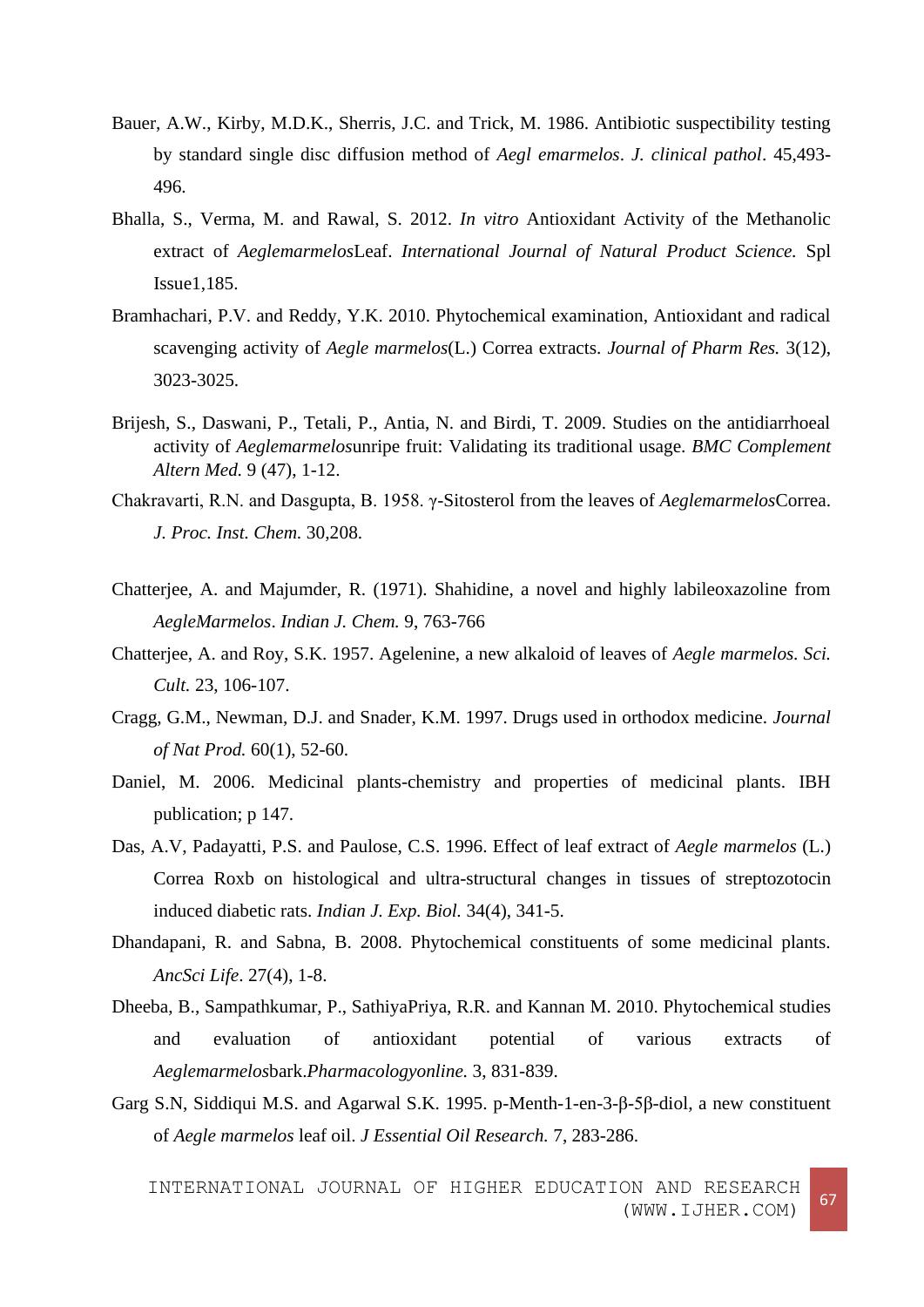- Govindachari, T.R., Premila, M.S. 1983. Some alkaloids from *Aegle marmelos*. *Phytochem.* 22 (3), 755–757.
- Hafiz Hasan, S.K. 2017. A literary review of bilva (*Aegle marmelos*) with reference to its anti toxic properties. *Unique Journal of Ayurvedic and Herbal Medicines.* 4 (5), 15-17.
- Jain, S.K. 1968. Medicinal Plants. National Book Trust, New Delhi, India.
- Karaway, M.S., Mirhom, Y.W. and Shehata, I.A. 1980. Coumarins and Alkaloids of *Aegle marmelos*Correa, cultivated in Egypt. *J. Pharm. Sci.* 21,239.
- Kaur, C. and Kapoor, H.C. 2000. Antioxidants in fruits and vegetables the millennium's health. *International Journal of Food Science and Technology.* 36, 703-725.
- Kaur, H.P., Garg, S.N., Sashidhara, K.V., Yadav, A., Naqvi, A.A. and Khanuja, S.P.S. 2006. Chemical composition of the essential oil of the twigs and leaves of *Aegle marmelos*(L.) Correa. *The Journal of essential oil*. 18, 288-289
- Kettawan, A., Wongsansri, K. and Rungruang, T. 2012. Antioxidant and antiplasmodial activities of *Curcuma longa* and *Aegle marmelos*on malaria infected mice (in vitro and in vivo). *Siriraj Med J.* 64,78-81
- Kurian, J.C. 1992. Plants that heals. Oriental publishing house. pp26-27.
- Lambole, V.B., Murti, K., Kumar, U., Sandipkumar, P.B. and Gajera, V. 2010. A review on pharmacological and phytochemical properties of *Aegle marmelos* (L.) Corr. Serr. (Rutaceae). *International Journal of Pharmaceutical Sciences Review and Research,* 5, 67-72.
- Lanjhiyana, S., Patra, K.C. &Ahirwar D., Ranac, A.C. and Lanjhiyanab, S.K. 2012. A validated HPTLC method for simultaneous estimation of two marker compounds in *Aegle marmelos* (L.) Corr., (Rutaceae) root bark. *Der Pharm Lett.* 4 1, 92–97.
- Miliauskas, G., Venskutonics, P.R. and Van Beck. 2004. Screening of radical scavenging activity of some medicinal and aromatic plant extracts. *Food Chemistry*, 85, 231-237.

Morton, J.F. 1987. Fruits of warm climates Miami: Julia Morton Winterville North Carolina.

- Mujeeb, F., Bajpai, P. and Pathak, N. 2014. Phytochemical evaluation, antimicrobial activity and determination of bioactive components from leaves of *Aegle marmelos*. Hindawi Publishing Corporation, BioMed Research International, Article ID 497606, 11 pages.
- Nagashima, K. 1989. Inhibitory effect of eugenol on cu2+ catalyzed lipid peroxidation in human erythrocyte membrane. *Int J Biochem.* 21(7), 745-749.
- Narayan, P. and Yadav, N.P. 2009. Phytochemical and pharmacological profile of leaves of *Aegle marmelos* Linn. *Pharm Review.* 144-150.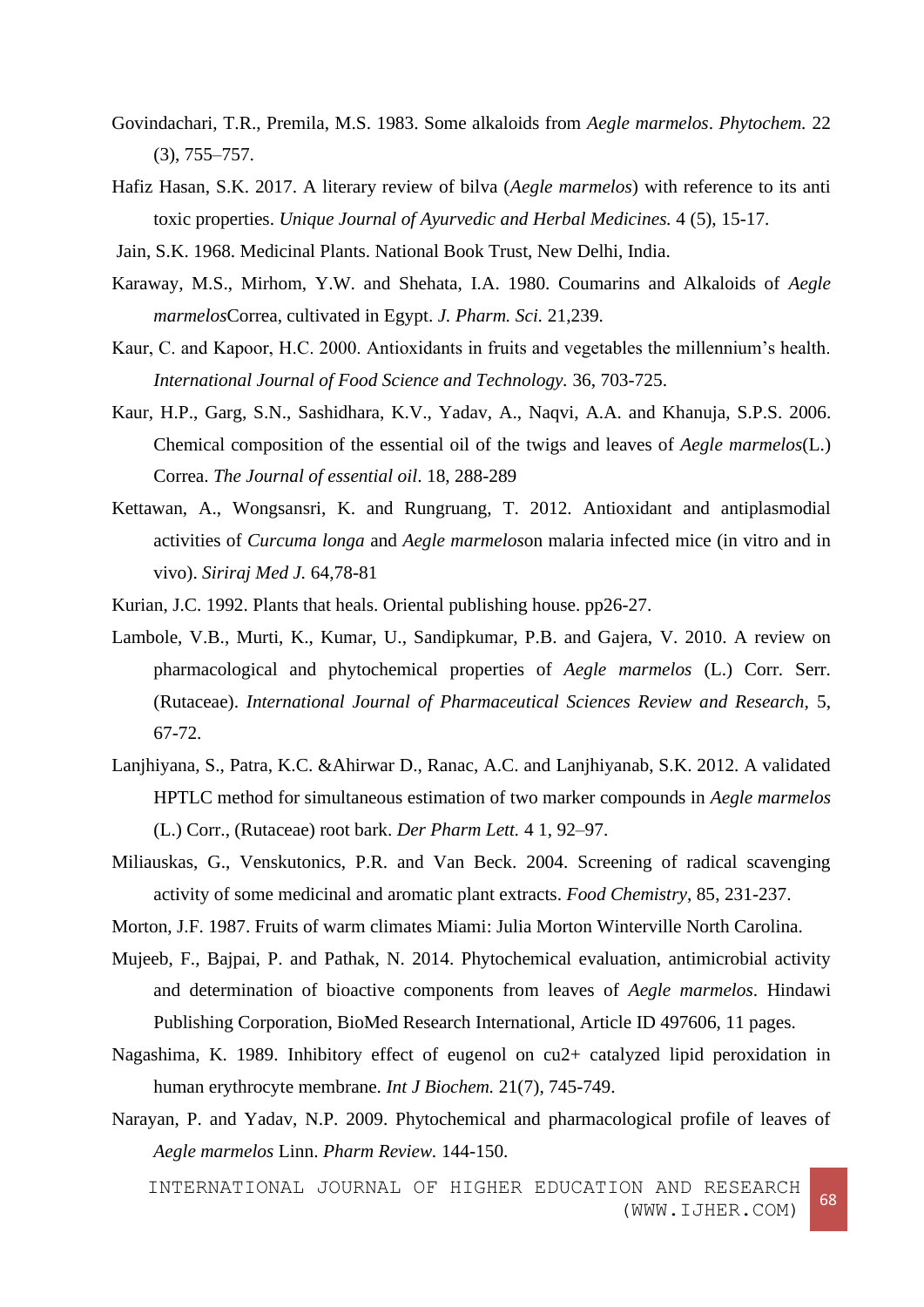- Nigam, V. and Nambiar, V.S. 2015. Therapeutic potential of *Aegle marmelos*(L.) Correa leaves as an antioxidant and anti-diabetic agent: a review. *International Journal of Pharma Sciences and Research*, 6(3), 611-621.
- Ogata, M., Hoshi, M., Urano, S. and Endo, T. 2000. Antioxidant activity of eugenol and related monomeric and dimeric compounds. *Chem Pharm Bull (Tokyo).* 48(10), 1467-9.
- Orwa, C., Mutua, A., Kindt, R., Jamnadass, R. and Simons, A. 2009. An introduction to *Aegle marmelos. Agro Data*. 4(2), 1-5.
- Parmar, C. and Kaushal M.K. 1982. *Aegle marmelos* Wild Fruits. Kalyani Publishers, New Delhi, India; pp 1-5.
- Pattnaik, S., Subramanyam, V.R. and Kole, C. 1996. Antibacterial and antifungal activity of ten essential oils in vitro. *Microbios.* 86 (349), 237-246.
- Phuwapraisirisan, P., Puksasook, T., Jong-aramruang, J. and Kokpol, U. 2008. Phenylethylcinnamides: a new series of alpha-glucosidase inhibitors from the leaves of *Aegle marmelos*. *Bioorganic & Medicinal Chemistry Letters.* 18 (18), 4956-4958.
- Ponnachan, P.T.C., Paulose, C.S. and Panikar, K.R. 1993. Effect of the leaf extract of *Aeglemarmelos*(L.) Corr. In diabetic rats. *Indian J. Exp. Bio.*31, 345-347.
- Rai, M., Gupta, P.N. and Dewedi, R. 1991. Variability in Bael germplasm. *Indian Journal of Plant Genetic Resources*. 40,86-91.
- Rajarajan, S. 1997. The secrets of Bael tree. Science Express dt. 8.7.97, p.8.
- Rajasekaran, C. and Meignanam, E. 2008. *In vitro* evaluation of antibacterial activity of phytochemical extracts from leaves of *Aegle marmelos* corr. (Rutaceae). *Ethano Leaflets.* 2, 1124-1128.
- Rao, V.V., Dwivedi, S.K., Swarup, D. and Sharma, S.R. 1995. Screening of hypoglycemic action in certain indigenous drugs. *Current Science.* 69 (1), 932-933.
- Riyanto, S., Sukari, M.A. and Rahmani, M. 2001. Alkaloids from *Aegle marmelos* (Rutaceae) Mal. *J Anal Sci.* 7(2), 463-465.
- Sathya, K., Tamilselvi, S., Bharathidasan, R., Rajkumar, K., Ilakkiya, R. and Prabakaran, M. 2013. Evaluation of phenolic content and antioxidant activity of *Aegle marmelos*(L.) Corr. Serr. *J. Nat. Prod. Plant Resour.* 3 (4), 24-28.
- Saxena, A. and Vikram, V.K. 2004. Role of selected Indian plants in management of type II diabetes: A review. *J Altern Complement Med.* 10(2), 369-378.
- Seema, P.V., Sudha, B., Padayatti, P.S., Abraham, A., Raghu, K.G. and Paulose, C.S. 1996. Kinetic Studies of purified malate dehyrogenase in liver of streptozotocin-diabetic rats and